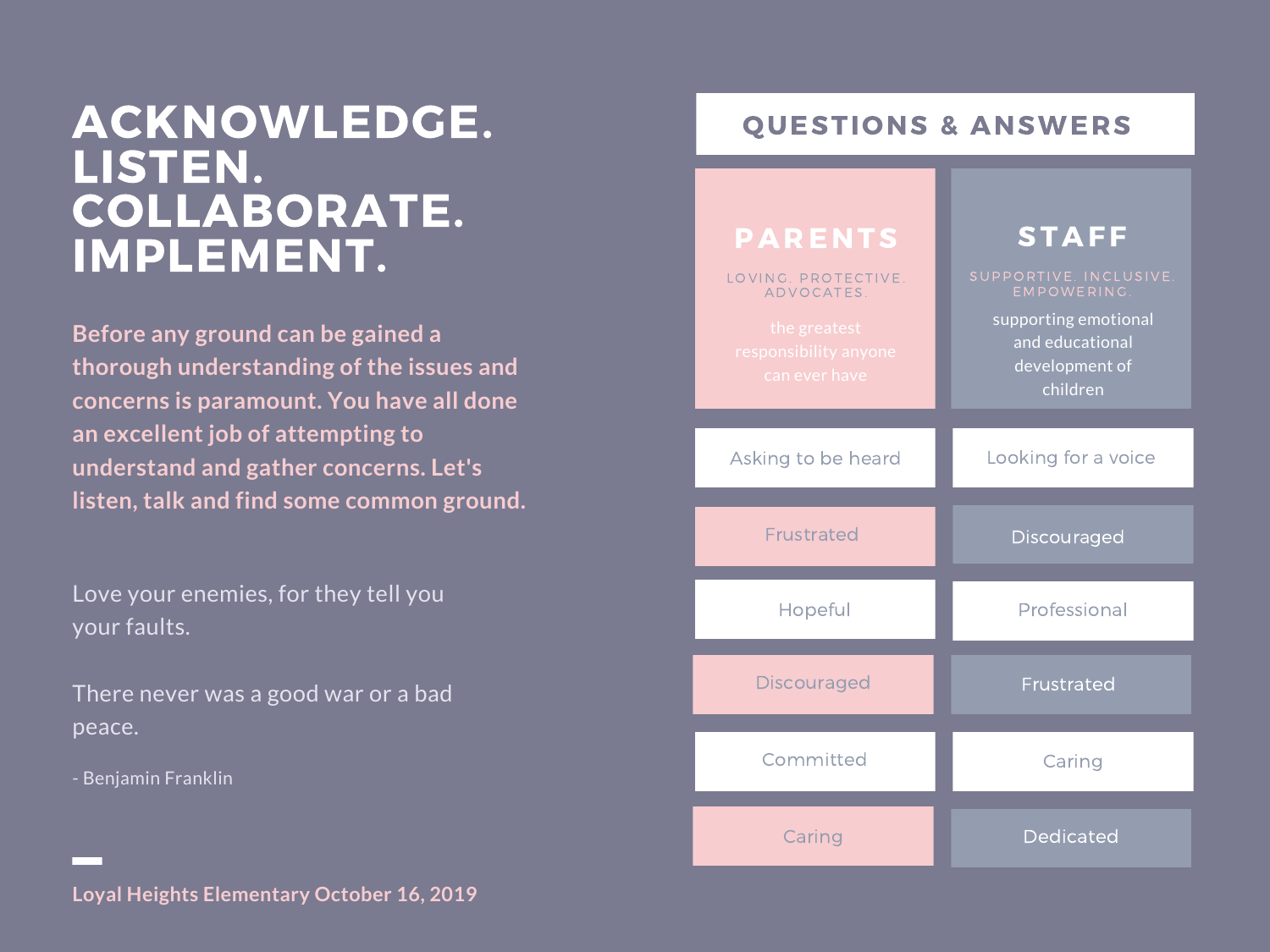**Question: What does the behavior matrix look like, how can we better understand it?**

**Parents: We are working on expanding on the central office's guidelines while working to allow flex for special circumstances. (more information will follow)**

**Staff: We are working to collaborate with staff to address where we could do better and how to better address the complexity of issues that we face.**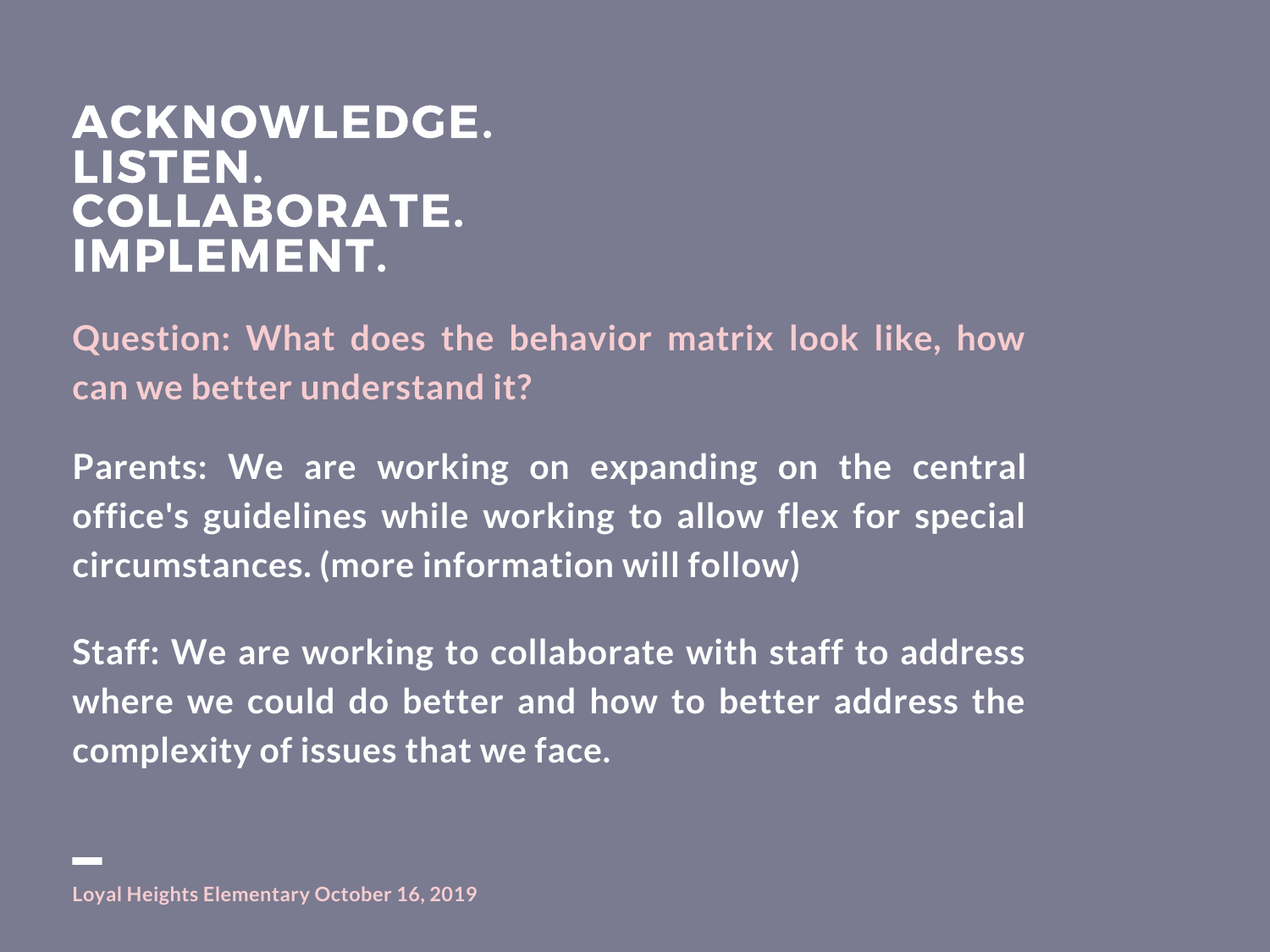**Question: What is the proper channel/process that parents can use to address issues?**

**Parents: First thing, please reach out to your teacher. Next, please feel free to reach out to Assistant Principal Sanchez and Principal GG. Email: elsanchez@seattleschools.org and gguerrero@seattleschools.org**

**Staff: Parents will be reaching out to you. If you need support, please let us know.**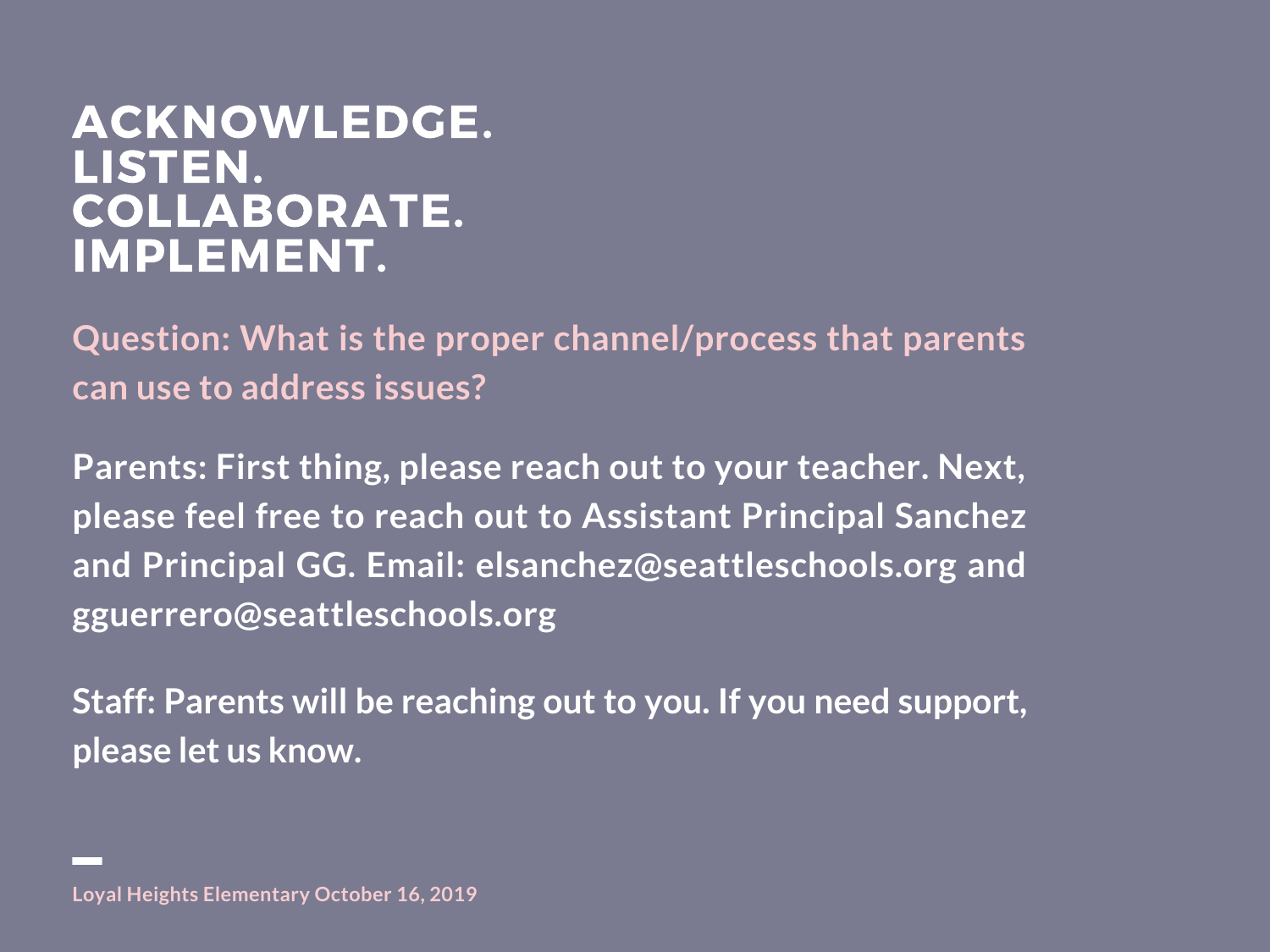**Question: Are these concerns a gap in staff development? Or is there something else going on?**

**Parents: As Admin, we have complete confidence in our staff. We are working to understand how we can better support our staff.**

**Staff: We hear you and understand that there is deep frustration and discontent. We want to work with you to do better and work with you for resolution.**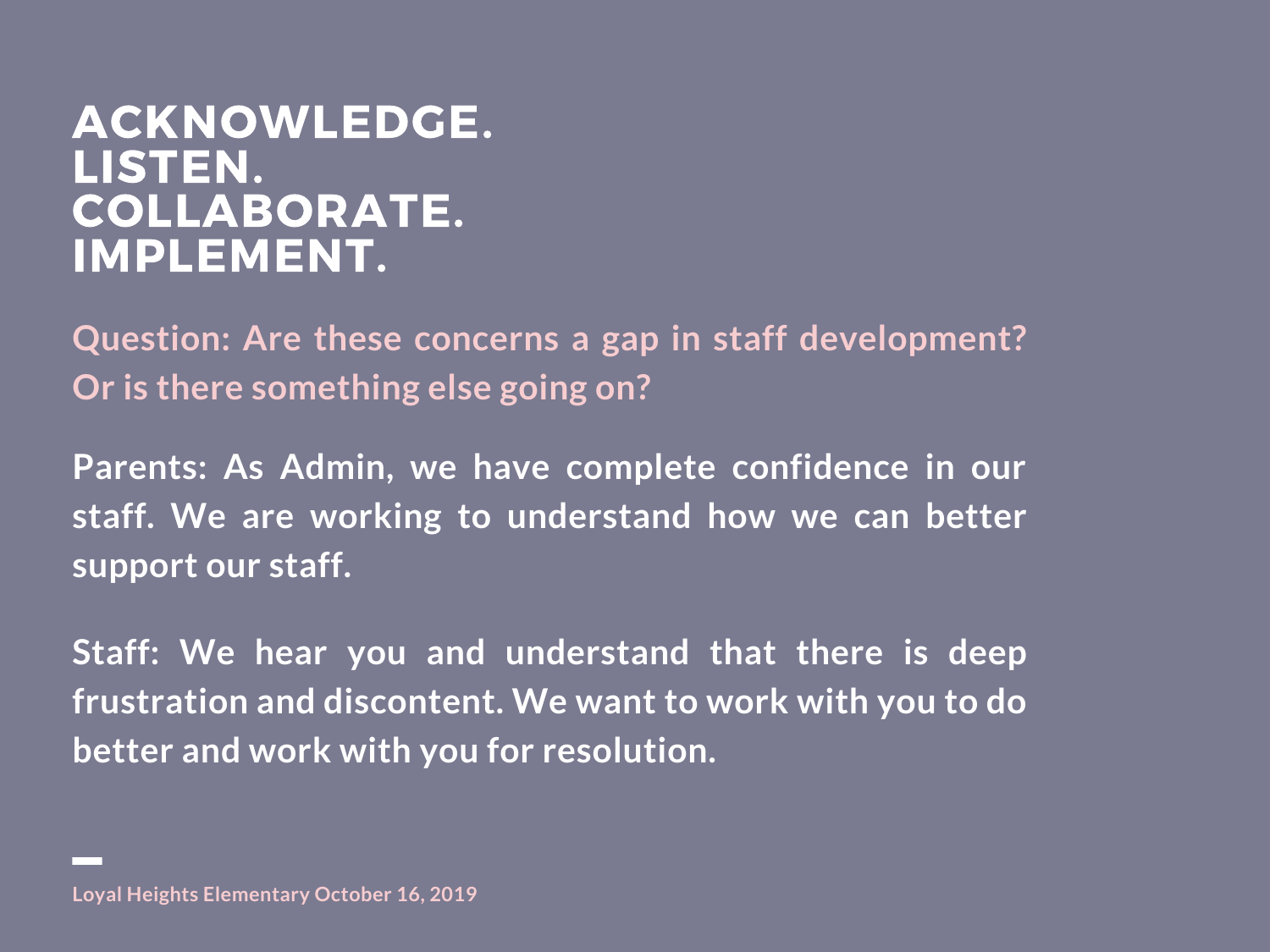**Question: Does the principal meet with the staff regularly to address these issues?**

**Parents: Yes. Although we are aware that many meetings don't equal good conversation. We are looking to improve.**

**Staff: We hear you and acknowledge that you are asking for better conversations, more transparency, inclusivity and a true voice . We are listening and determined to move that needle forward.**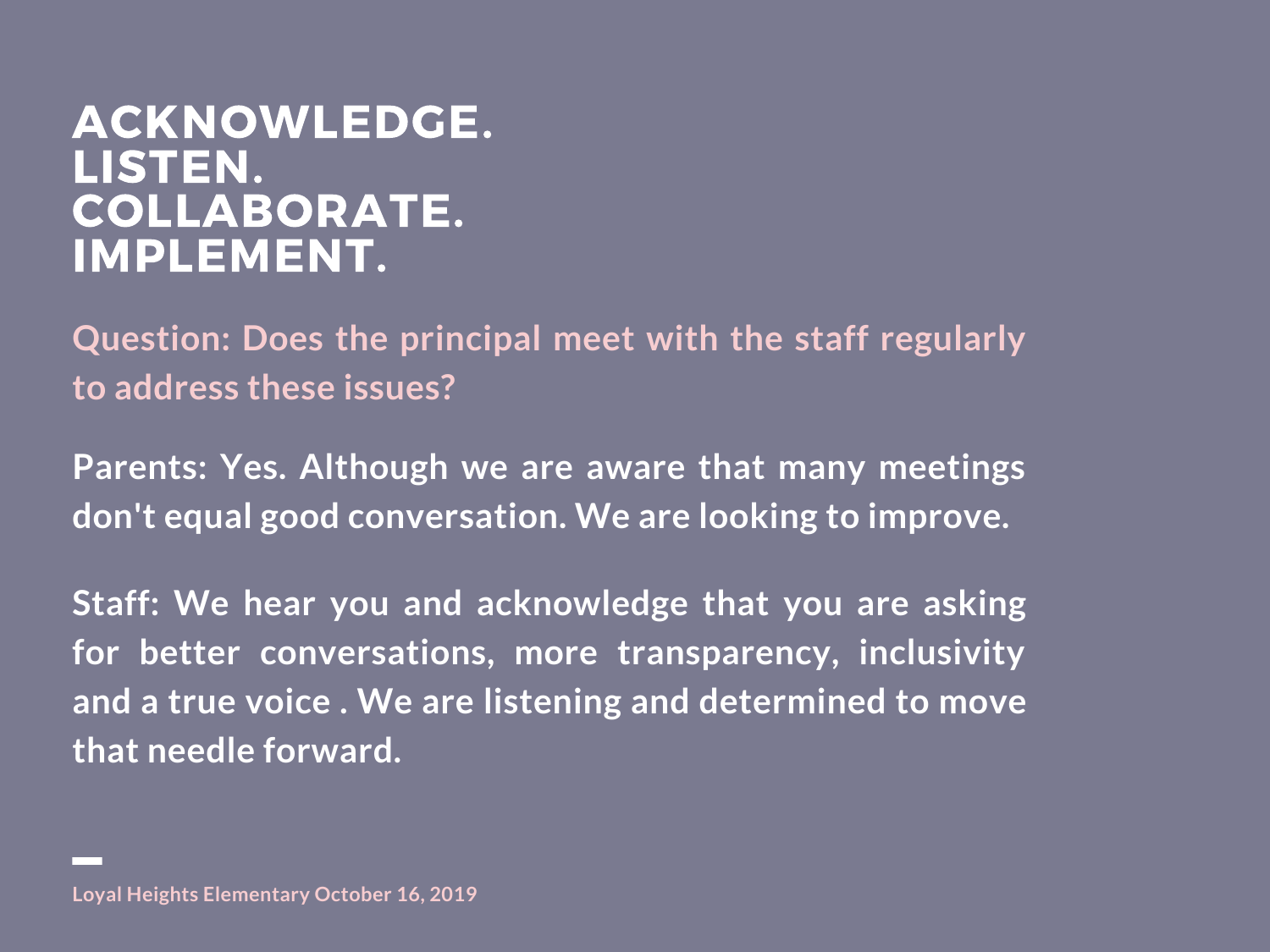**Question: Are the needs and conflicts being resolved during staff meetings?**

**Parents: We would like to think yes but, the fact that the question is being asked means no. We are working on this.**

**Staff: We hear you. We welcome your feedback. We are here and will listen, acknowledge and want to resolve these things with you. We ask you to work with us.**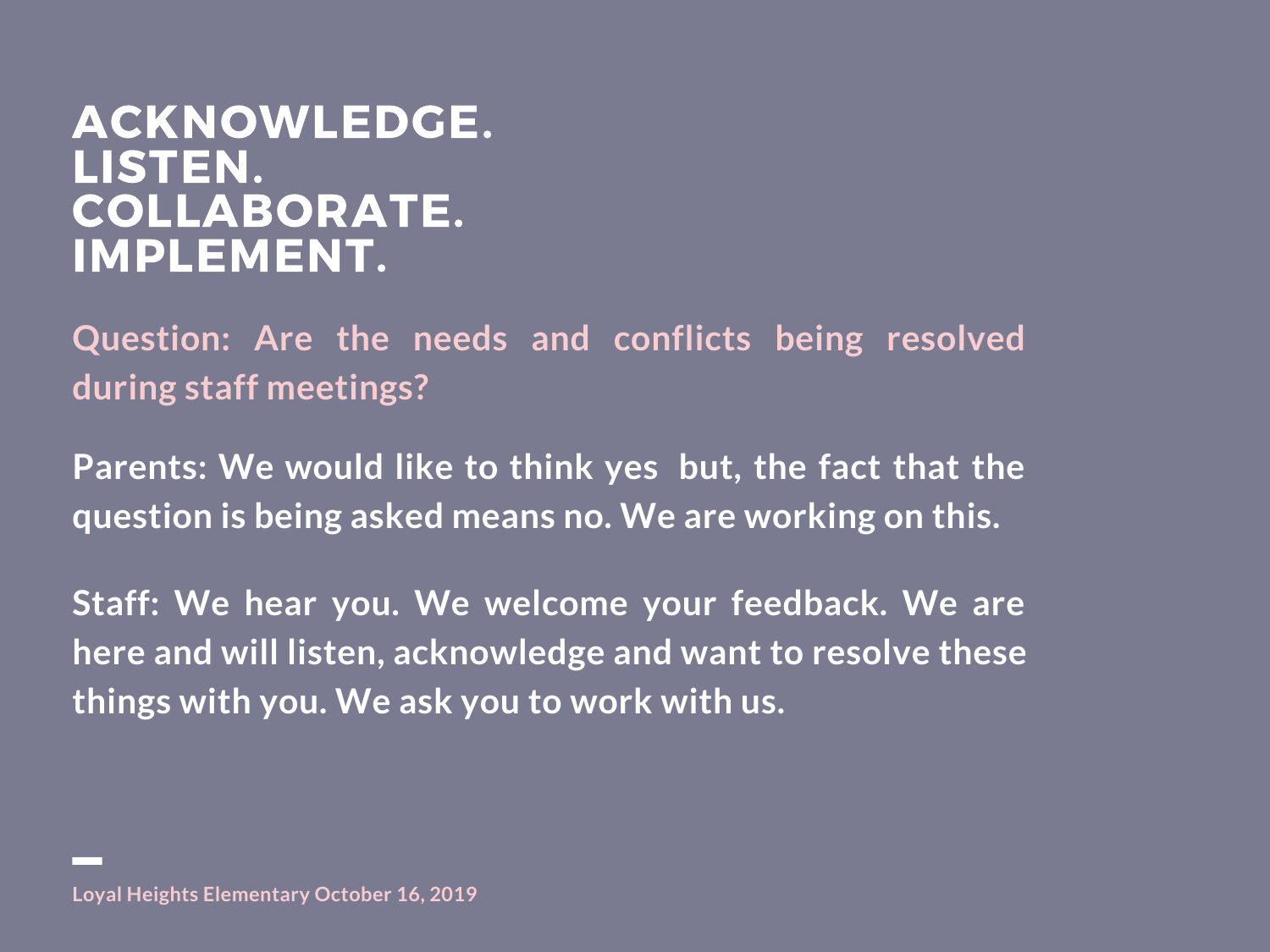**Question: Who is on the building leadership team? Are there meeting minutes?**

**Parents: We can provide a detailed list as to whom is involved. Minutes are taken but of the casual variety.**

**Staff: We understand "Voluntold" is a real thing and you are right that is not the way to build a team. We are looking to do better. We want to learn from what hasn't worked in the past, address them and work better, stronger.**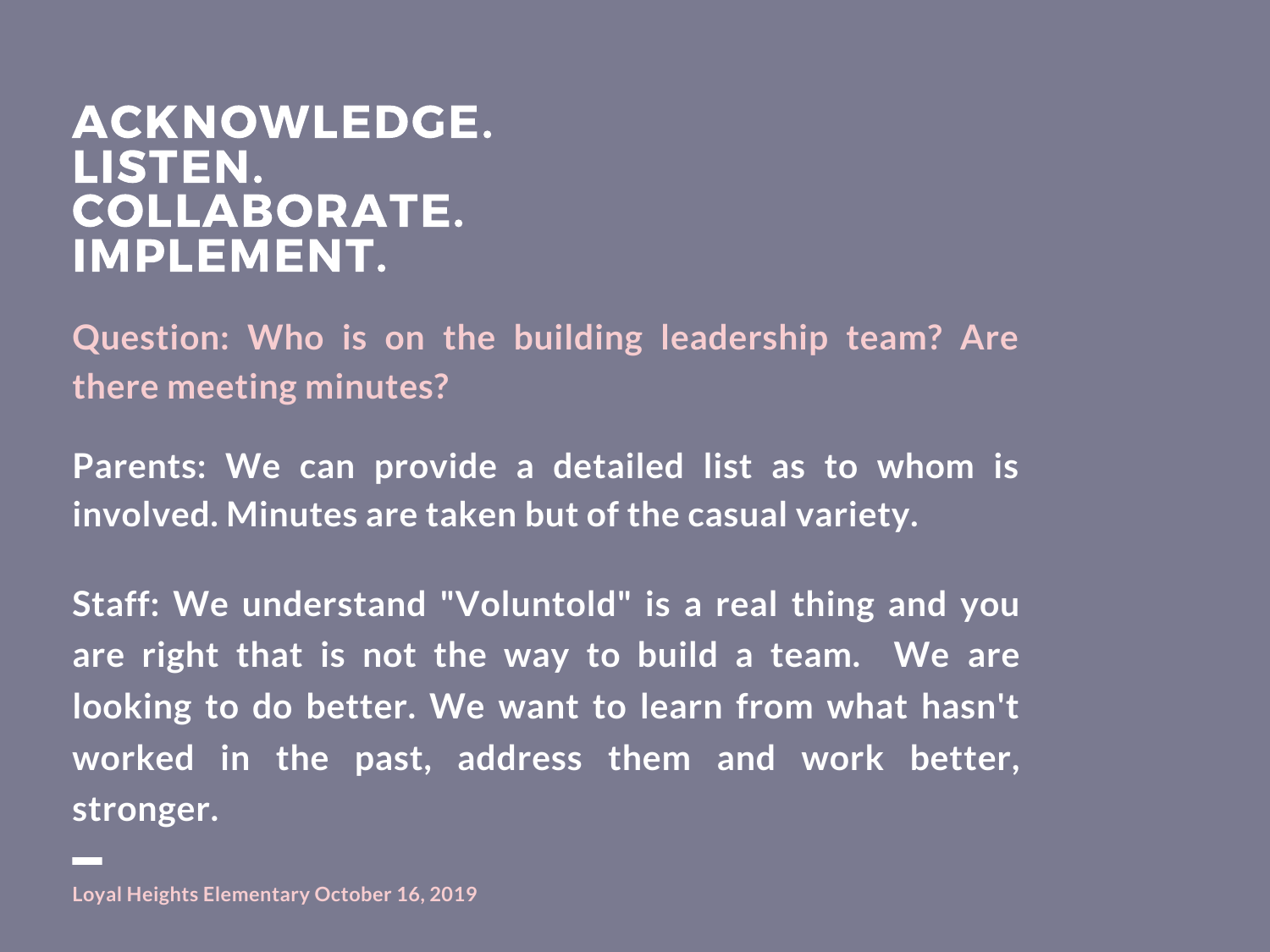**Question: MTSS program - Why hasn't it started yet?**

**Parents: Let's talk about what MTSS is. Also, it has started but not as well as it could have. We are working to improve here.**

**Staff: We are looking to work with each of you to help us to improve here. Our ears are open. We know that there are improvements in communication and organization that need to happen and we are committed to making things better with you.**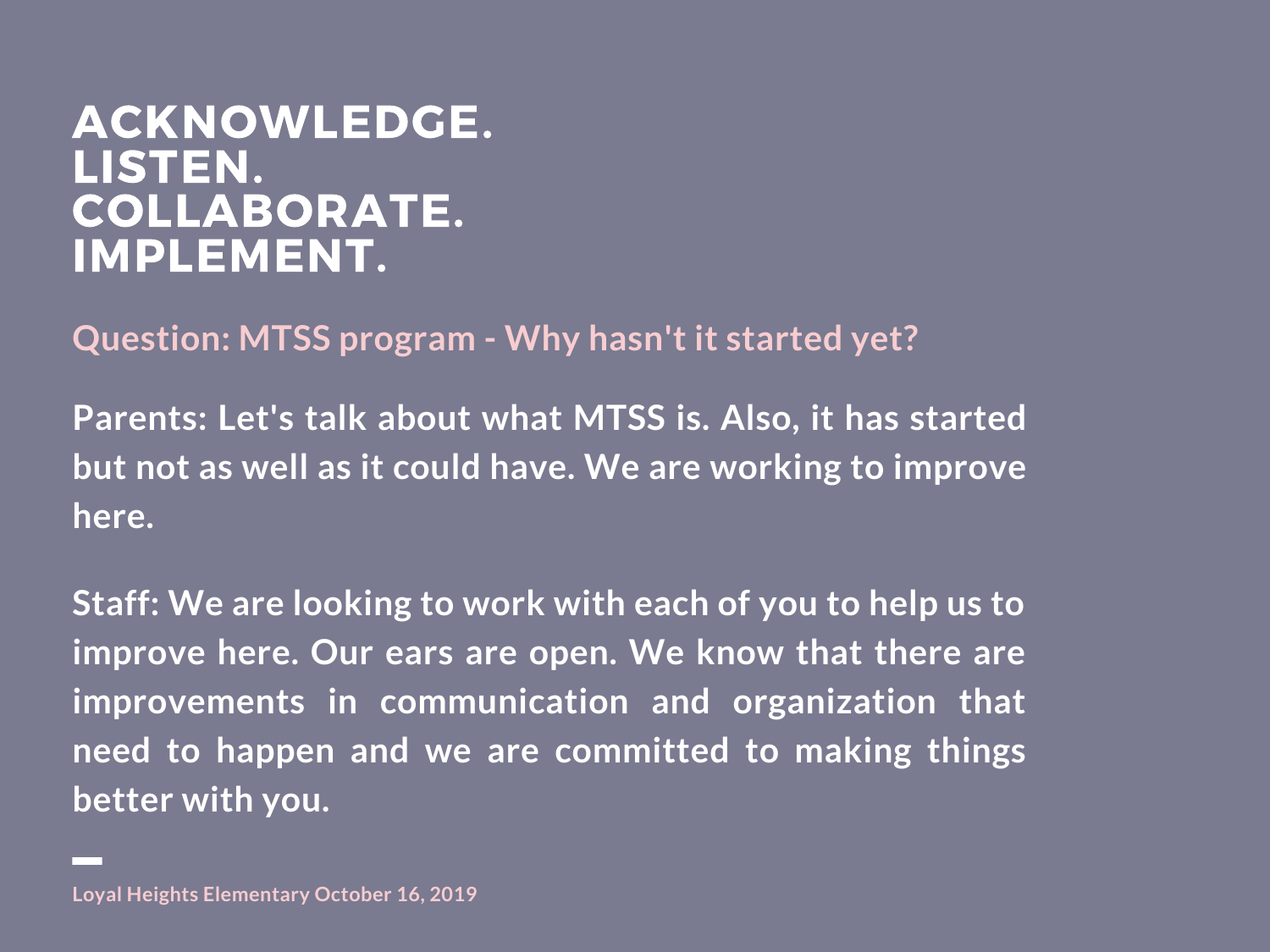**Question: How are we going to integrate MTSS?**

**Parents: Let's talk about this. Again, let's clarify what MTSS is and how we believe that it is a positive thing for our community. (more information to follow)**

**Staff: We would like your collaborative help with this. Thoughts?**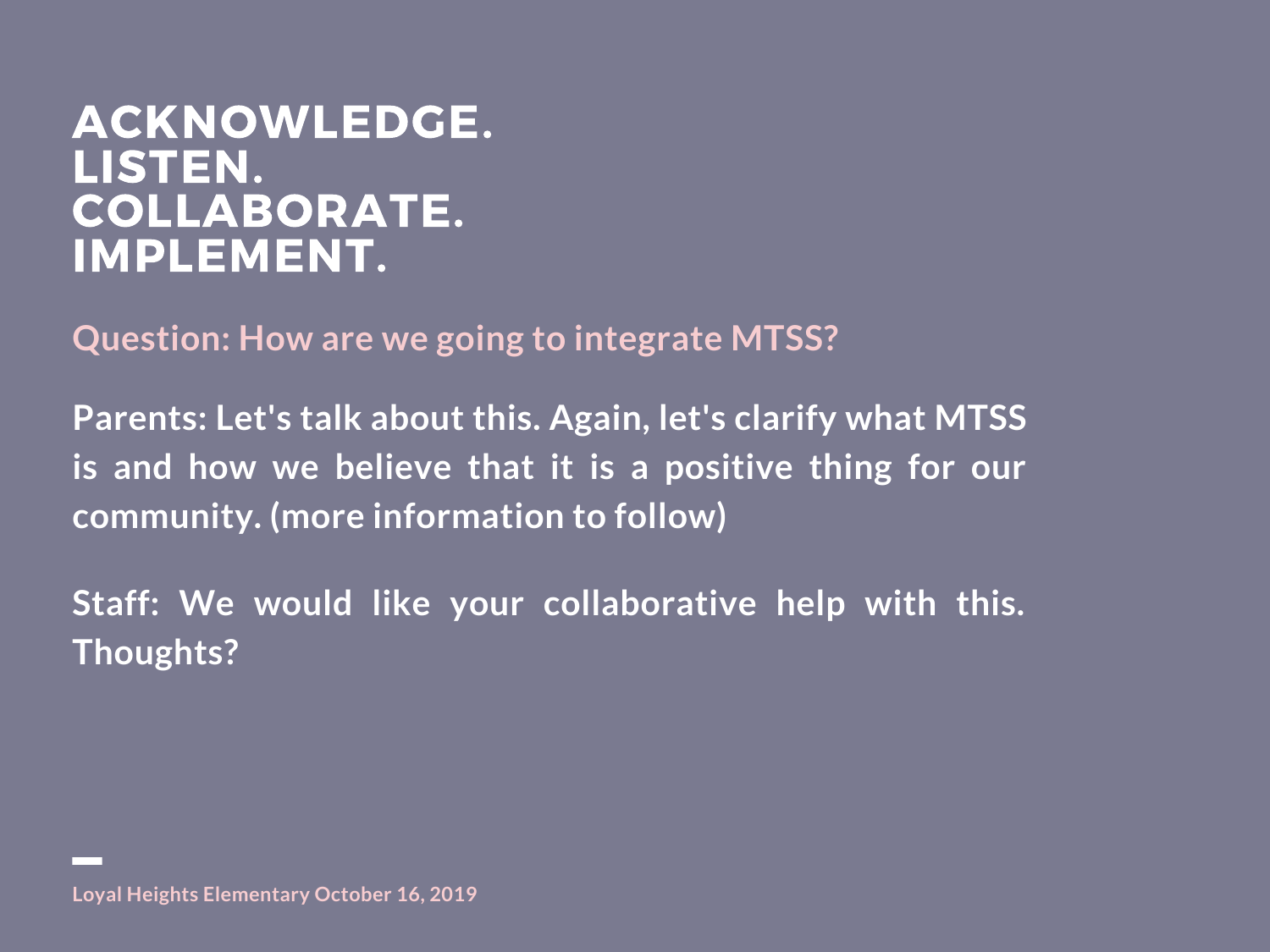**Question: Is it possible to have a parent and staff discussion without the principal?** 

**Parents: You are absolutely welcome to reach out to your teacher regarding your student and/or anything else that is on your mind.**

**Staff: We are here to support you with any parent concerns. Please know that you have our support to engage with our parents and community. We support open communication.**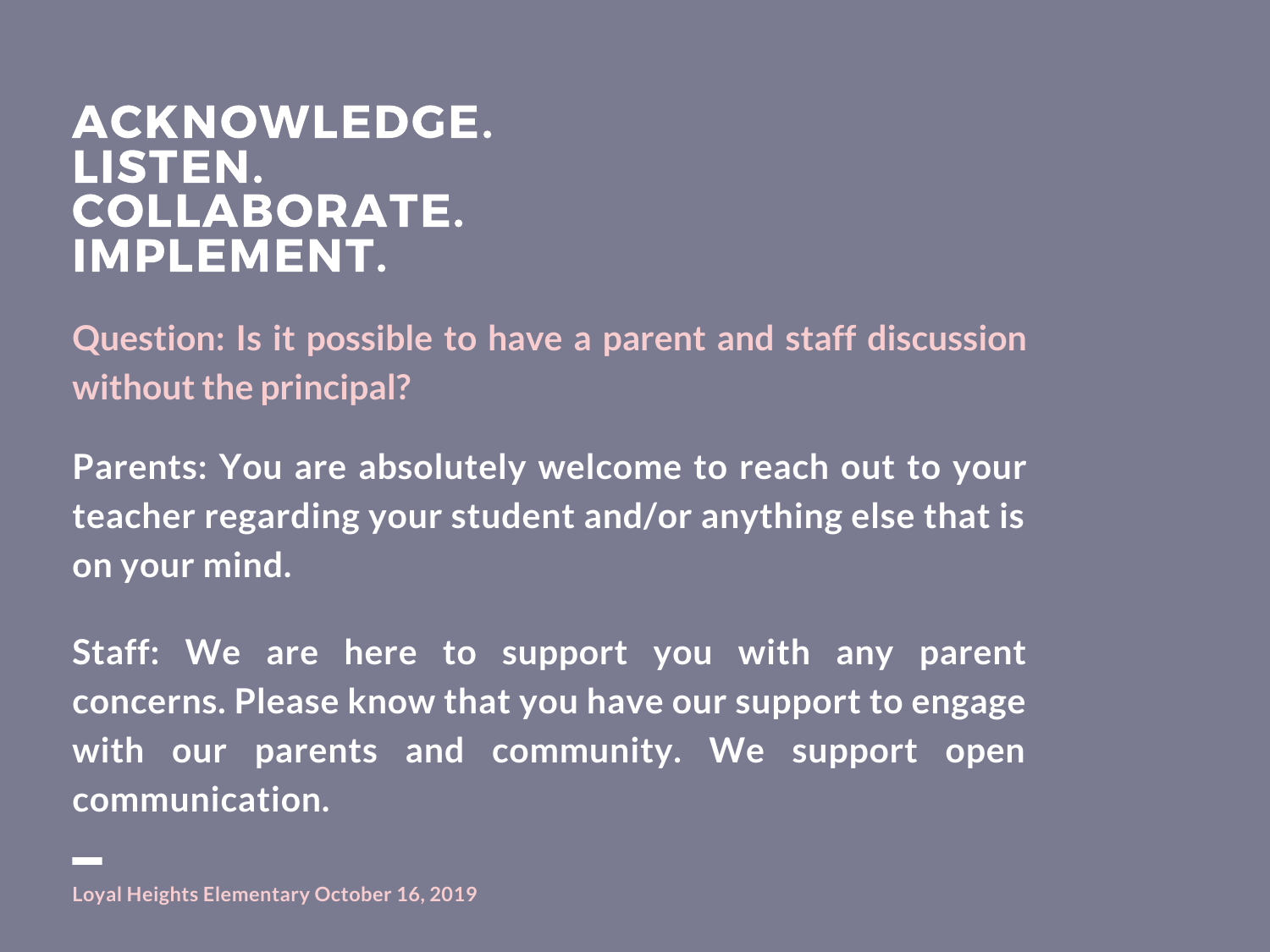**Question: What has contributed to the climate decrease in the last survey?**

**Parents: Truly, I think that we have perhaps not been communicating well or inclusively and we have missed some warning flags.**

**Staff: It is complex and not simple to resolve however, let's be sure to state on the record that we (admin) support, appreciate and value the contributions of each of you.**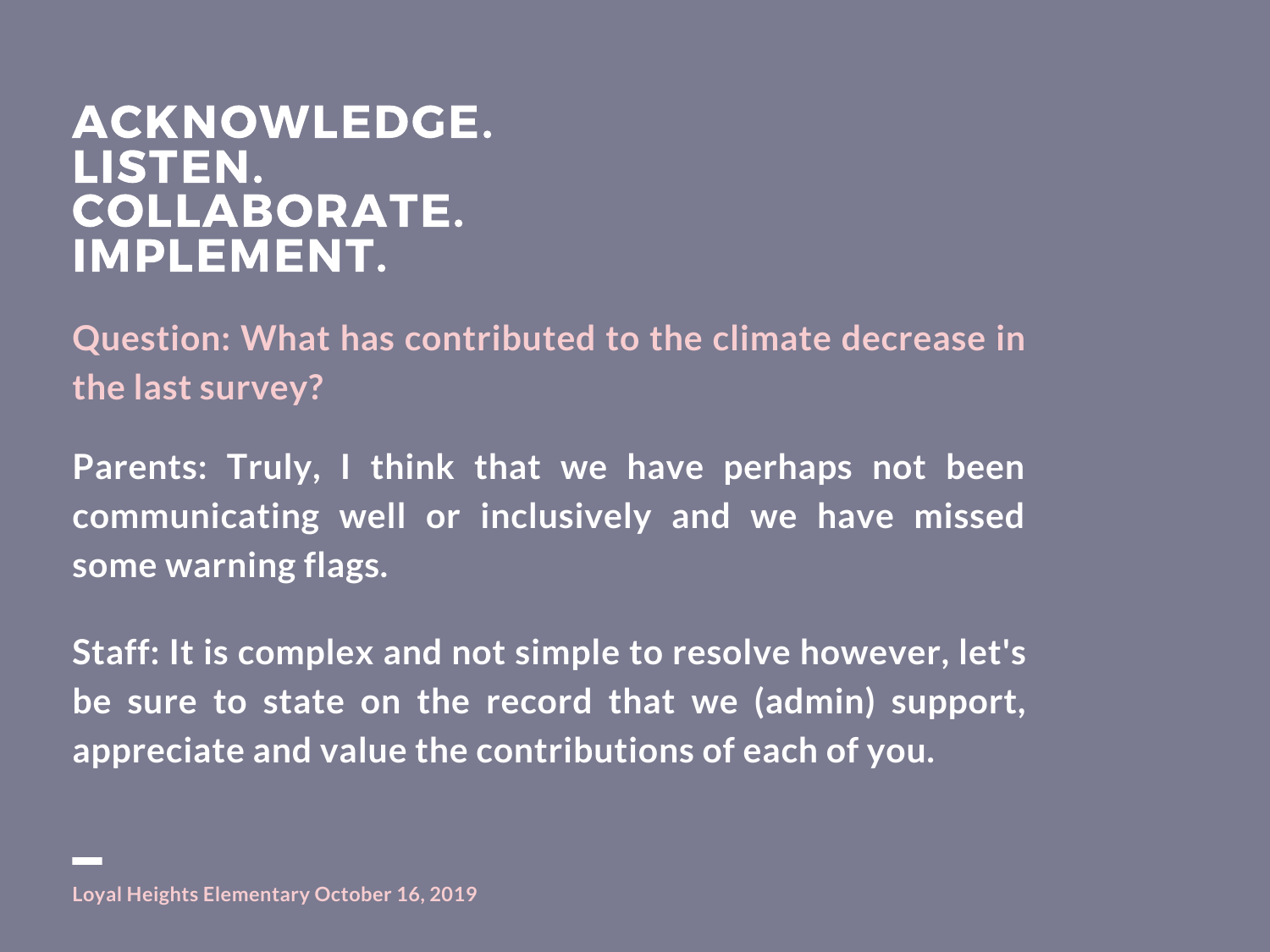**Question: What is the timeline for the implementation of the disciplinary plan for the school?**

**Parents: We are working to fine tune a plan that will adequately address the needs of our school. We have a working plan in place and we are continuing to refine it.**

**Staff: We need your help with this. Every student situation is different and all of your perspectives are appreciated.**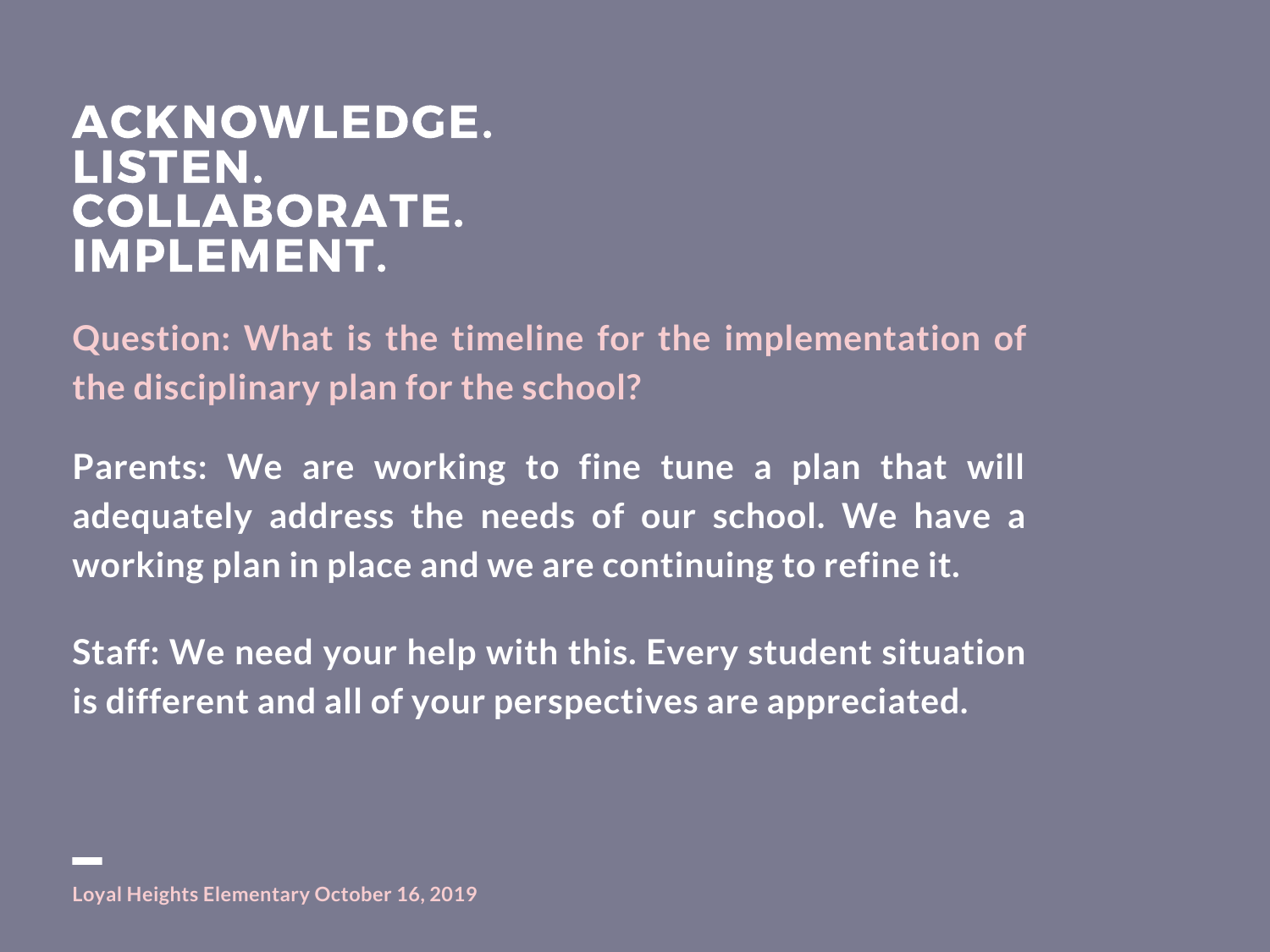**Question: Will there be any dates for working parents in the evening or weekends?**

**Parents: Yes. Perhaps this coming Monday evening. We are considering having a regular series of these conversations in order to work forward. Thoughts?**

**Staff: We understand that the morning only option was tone deaf. Of course you are a critical component and we want you to be able to be there. Thoughts?**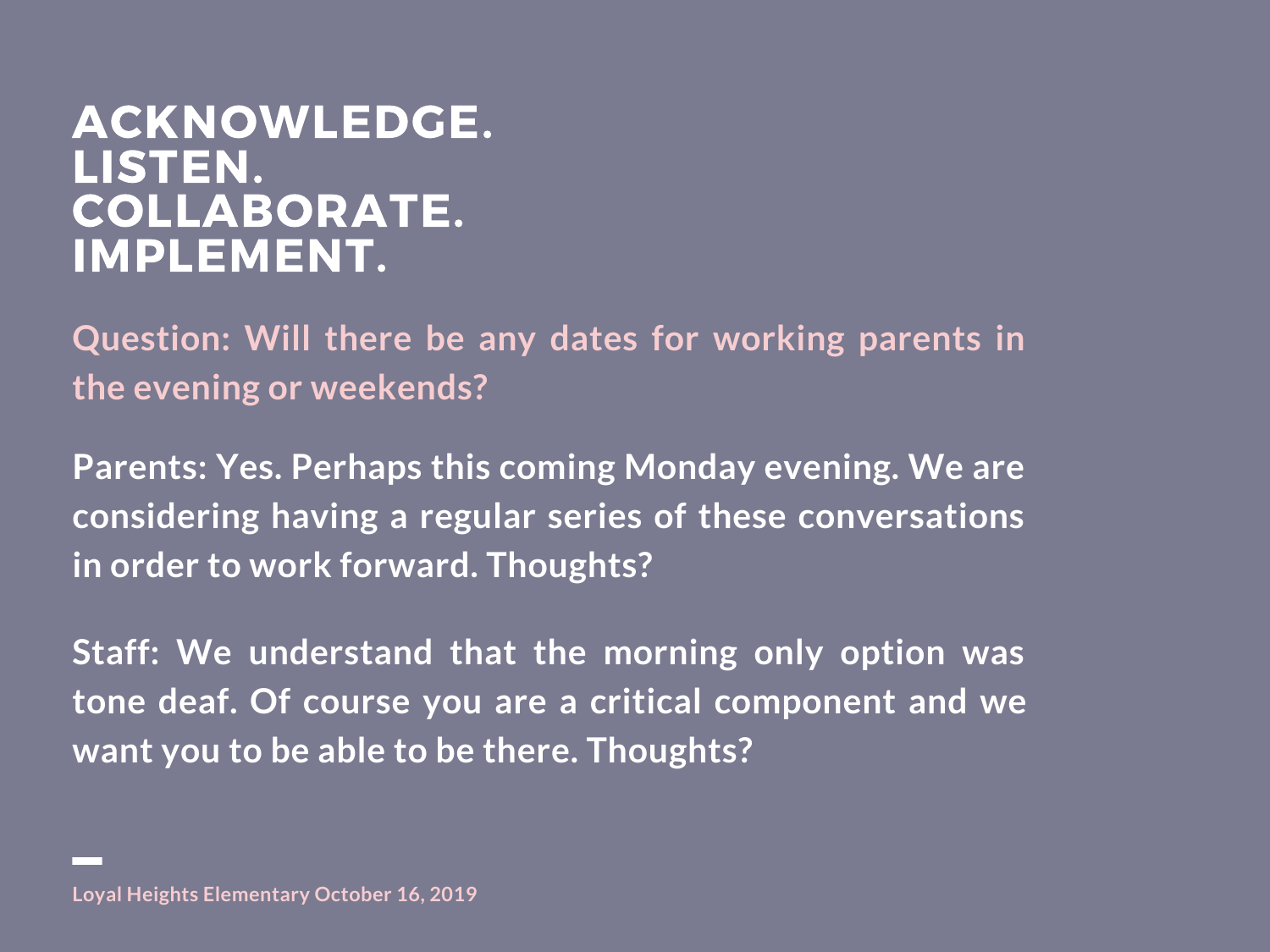**Question: Does the staff feel safe bringing up their issues to the administration?**

**Parents: It seems that you have heard that they do not. This makes us (admin) sad. We acknowledge that something is broken and we want to fix it.**

**Staff: We promise you, no retaliation. We want your thoughts, ideas and frustrations so that we can work through them WITH you.**